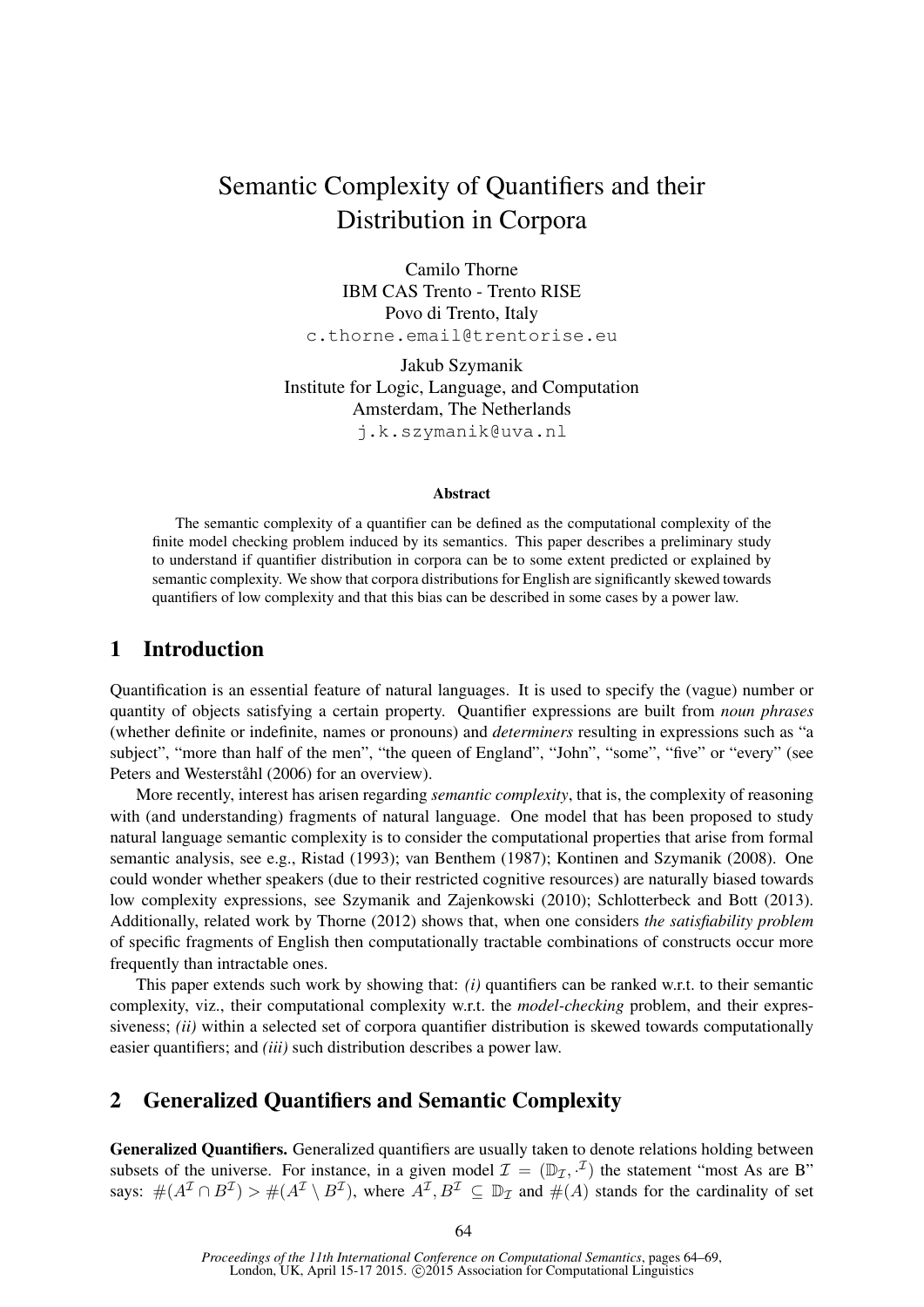Table 1: Top: Base FO (Aristotelian and counting) and proportional generalized quantifiers studied in this paper, ranked by semantic complexity;  $\geq k$  and  $\leq k$  comprise by abuse the superlative quantifiers "at least k" and "at most k". Bottom, left: Sample English sentences realizing Ramsey quantifiers; notice the use of the reciprocal "each other". Bottom, right: Semantic complexity of Ramsey quantifiers by quantifier class.

| л.                  |                                                                                                                  |                 |            |                                          |  |
|---------------------|------------------------------------------------------------------------------------------------------------------|-----------------|------------|------------------------------------------|--|
| Q                   | <b>Model Class</b>                                                                                               | S. C.           |            | <b>Example</b>                           |  |
| some                | $\overline{\{\mathcal{I}\mid A^{\mathcal{I}}\cap B^{\mathcal{I}}\neq\emptyset\}}$                                | $AC^0$          |            | some men are happy                       |  |
| all                 | $\{\mathcal{I} \mid A^{\mathcal{I}} \subseteq B^{\mathcal{I}}\}\$                                                | $\mathbf{AC}^0$ | ari        | all humans are mammals                   |  |
| the                 | $\{\mathcal{I} \mid \#(A^{\mathcal{I}} \cap B^{\mathcal{I}})=1\}$                                                | $AC^0$          |            | the third emperor of Rome was deranged   |  |
| > k                 | $\vert \#(A^{\mathcal{I}} \cap B^{\mathcal{I}}) > k \}$<br>$\{ \mathcal{I} \mid$                                 | $AC^0$          |            | more than 5 men are happy                |  |
| $\langle k$         | $\{\mathcal{I} \mid \#(A^{\mathcal{I}} \cap B^{\mathcal{I}}) < k\}$                                              | $AC^0$          | <i>cnt</i> | fewer than 100 violins are Stradivari    |  |
| $\boldsymbol{k}$    | $\{\mathcal{I} \mid \#(A^{\mathcal{I}} \cap B^{\mathcal{I}}) = k\}$                                              | $AC^0$          |            | 50 MPs voted against the war in Irak     |  |
| most                | $\{\mathcal{I} \mid \#(A^{\mathcal{I}} \cap B^{\mathcal{I}}) > \#(A^{\mathcal{I}} \setminus B^{\mathcal{I}})\}\$ | ${\bf P}$       |            | most trains are safe                     |  |
| few                 | $\#(A^{\mathcal{I}} \cap B^{\mathcal{I}}) < \#(A^{\mathcal{I}} \setminus B^{\mathcal{I}})\}$                     | ${\bf P}$       |            | few people are trustworthy               |  |
| > p/k               | $\{\mathcal{I} \mid \#(A^{\mathcal{I}} \cap B^{\mathcal{I}}) > p \cdot (\#(A)/k)\}\$                             | ${\bf P}$       |            | more than $2/3$ of planets are lifeless  |  |
| $\langle p/k$       | $\{\mathcal{I} \mid \#(A^{\mathcal{I}} \cap B^{\mathcal{I}}) < p \cdot (\#(A)/k)\}\$                             | ${\bf P}$       |            | less than $1/3$ of Americans are rich    |  |
| p/k                 | $\{\mathcal{I} \mid \#(A^{\mathcal{I}} \cap B^{\mathcal{I}}) = p \cdot (\#(A)/k)\}\$                             | ${\bf P}$       | pro        | $1/3$ of Peru's population lives in Lima |  |
| $> k\%$             | $\{\mathcal{I} \mid \#(A^{\mathcal{I}} \cap B^{\mathcal{I}}) > k \cdot (\#(A)/100)\}\$                           | ${\bf P}$       |            | more than $10\%$ of Peruvians are poor   |  |
| $\langle k \rangle$ | $\{\mathcal{I} \mid \#(A^{\mathcal{I}} \cap B^{\mathcal{I}}) < k \cdot (\#(A)/100)\}\$                           | ${\bf P}$       |            | less than $5\%$ of the Earth is water    |  |
|                     | $k\%$ $\{ \mathcal{I} \mid \#(A^{\mathcal{I}} \cap B^{\mathcal{I}}) = k \cdot (\#(A)/100) \}$                    | P               |            | 15\% of Muslims are Shia                 |  |
|                     |                                                                                                                  |                 |            |                                          |  |
| $R_Q$               | <b>Example</b>                                                                                                   |                 |            | Quantifier Class $R_O$<br>S.C.           |  |
| $R_{\textit{some}}$ | some children like each other                                                                                    |                 |            | $AC^0$<br>Aristotelian (ari+recip)       |  |
|                     |                                                                                                                  |                 |            |                                          |  |

| $R_{\text{some}}$ | some children like each other                                     | Aristotelian $(ari+recip)$ $AC^0$                      |  |
|-------------------|-------------------------------------------------------------------|--------------------------------------------------------|--|
| $R_{>n/k}$        | more than $2/3$ of female MPs sit next to each other              | counting $(\text{cnt} + \text{recip})$ $\mathbf{AC}^0$ |  |
| $R_{most}$        | most people help each other                                       | proportional $(pro+recip)$ NP-complete                 |  |
|                   | $R_{\ge k}$ at least 2 men married each other in the UK last year |                                                        |  |

A. Going a step further, we can take a generalized quantifier Q to be a functional relation associating with each model  $\mathcal I$  a relation between relations on its universe,  $\mathbb{D}_{\mathcal I}$ . This is actually equivalent to their standard Lindström (1966) model-theoretic definition as classes of models:

**Definition 2.1** (Generalized Quantifier). Let  $t = (n_1, \ldots, n_k)$  be a k-tuple of positive integers. A *generalized quantifier* of type t is a class Q of models of a vocabulary  $\tau_t = \{R_1, \ldots, R_k\}$ , such that  $R_i$ is  $n_i$ -ary for  $1 \le i \le k$ , and Q is closed under isomorphisms, i.e. if  $\mathcal{I} \in Q$  and  $\mathcal{I}'$  is isomorphic to  $\mathcal{I}$ , then  $\mathcal{I}' \in Q$ . It gives rise to a *query*  $\overline{Q}(R_1,\ldots,R_n)$  such that  $\mathcal{I} \models \overline{Q}(R_1,\ldots,R_n)$  iff  $\mathcal{I} \in Q$ .

Semantic Complexity. An important consequence of this definition is the notion of *semantic complexity*, which refers to the computational complexity<sup>1</sup> of the finite model checking problem that it induces, namely the question: does  $\mathcal{I} \models \overline{Q}(R_1, \ldots, R_n)$ ? When considering such problem we are interested in its complexity w.r.t. the size of the model  $I$ , that is, in *data complexity*, see Immerman (1998). Semantic complexity induces a partial ordering (ranking) of quantifiers. Furthermore, it induces a partition into *tractable* and *intractable* generalized quantifiers. Respectively: quantifiers, for which model checking is *at most* P, and quantifiers for which model checking is *at least* NP-hard.

Tractable Quantifiers. Tractable quantifiers come in two flavors: first-order (FO) and proportional:

1. FO. FO quantifiers Q of type t over  $\tau_t = \{R_1, \ldots, R_n\}$ , are quantifiers which give rise to FO queries (with identity). They are those with the lowest semantic complexity, viz.  $AC^0$  (the data complexity of model checking in FO with identity is in  $AC^0$ , see Immerman (1998)). See Table 1, top. They are typically split in the literature into:

<sup>&</sup>lt;sup>1</sup>Please refer to Papadimitrou (1994) for the basics of computational complexity.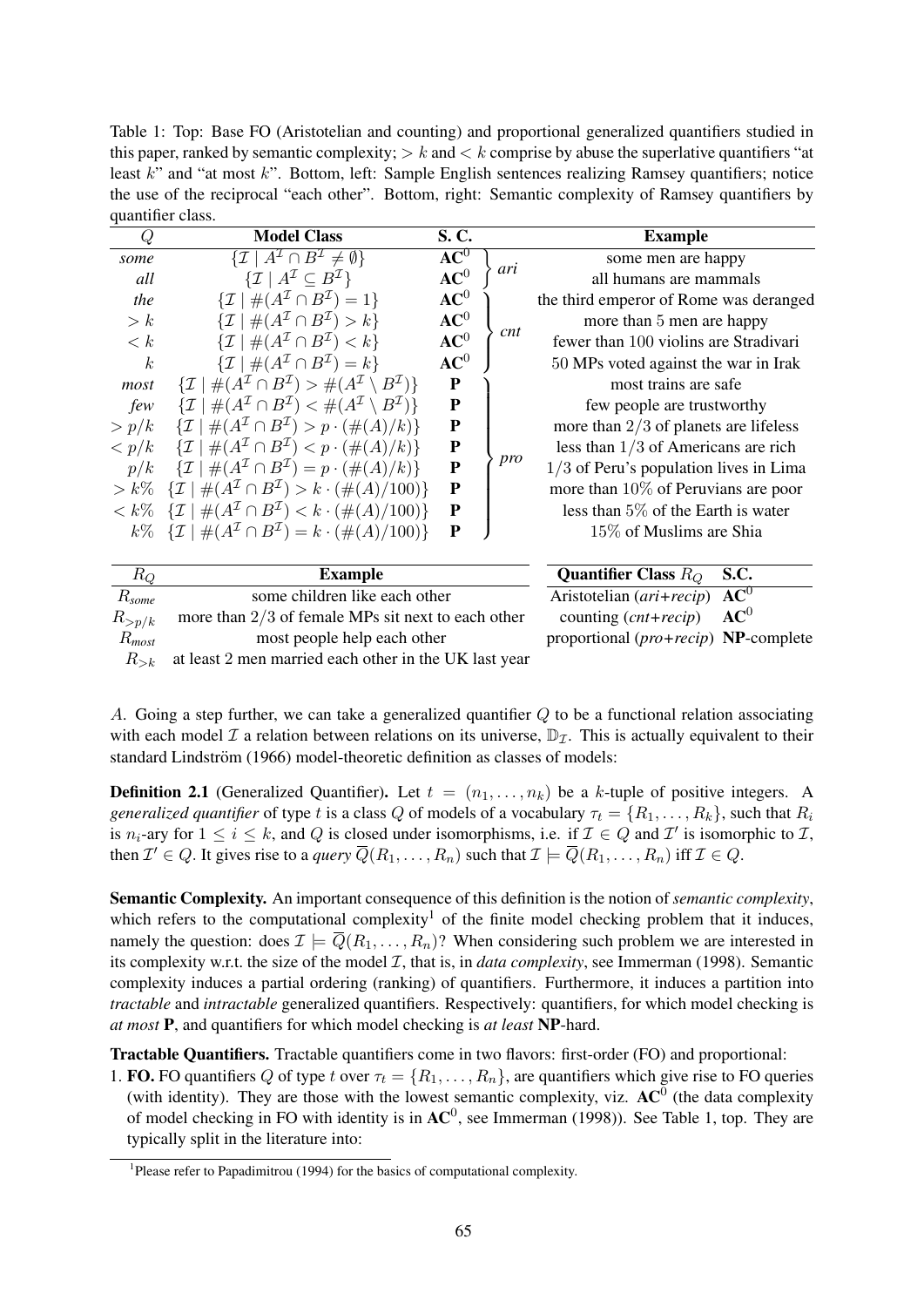- *Aristotelian* quantifiers (*some*, *all*), which are the quantifiers dealt with in traditional syllogistic logic.
- *Counting* quantifiers (*the*,  $\langle k, \rangle k$ , k), in which the number of individuals in the domain verifying a given property is specified. Counting quantifiers while sharing the same semantic complexity of Aristotelian quantifiers, are nevertheless more expressive and can be distinguished via their associated language problem (van Benthem (1987)): given a model  $\mathcal I$  and query  $\overline{Q}(R_1,\ldots,R_1)$ one can construct a finite state automaton  $A_{\mathcal{I}}$  for  $\mathcal{I}$  and a word  $w_Q$  over the alphabet  $\{0, 1\}$  s.t.  $\mathcal{I} \models \overline{Q}(R_1,\ldots,R_1)$  iff  $w_Q \in L(A_{\mathcal{I}})$  where  $L(A_{\mathcal{I}})$  denotes the language recognized by  $A_{\mathcal{I}}$ . The automaton  $A_{\mathcal{I}}$  will have 2 states whenever Q is Aristotelian, and at most  $k + 2$  states whenever Q is a counting quantifier<sup>2</sup>.
- 2. **Proportional.** More interesting are *proportional* quantifiers, e.g., *most* ("most men") and  $> p/k$ ("more than one third of men"). They are used often by speakers when referring to collections (the denotation of collective or plural nouns) and their quantitative properties. Proportional quantifiers are strictly more expressive than Aristotelian or counting quantifiers. Indeed, as Barwise and Cooper (1980) showed, they are not FO expressible. This is reflected by their higher semantic complexity, in P (Szymanik, 2010).

Intractable Quantifiers. Intractable quantifiers can be derived from tractable ones via various modeltheoretic operations. One such operation is *Ramseyfication*, that turns a monadic quantifier of type (1, 1) into a polyadic quantifier of type  $(1, 2)$ . Ramseyfication is expressed by the reciprocal expression "each other" under the default (strong) interpretation of Dalrymple et al. (1998). It intuitively states that the models of the resulting Ramseyfied quantifiers are graphs with connected components. Intractability arises when it is applied to proportional quantifiers, giving rise to so-called "clique" quantifiers (Szymanik, 2010). See Table 1, bottom.

## 3 Pattern-based Corpus Analysis

Semantic complexity and expressiveness can be leveraged to induce both a partition and a ranking of quantifiers<sup>3</sup>, where Aristotelian quantifiers occupy the lowest and Ramseyfied proportional quantifiers the highest end of the spectrum. Such theoretical results are reflected by their distribution in (English) corpora.

Quantifier Patterns. We identified generalized quantifiers indirectly, via part-of-speech (POS) patterns that reasonably approximate their surface forms and lexical variants. The POS tags were required to filter out contexts in which quantifier words do not express a quantifier such as "no" in "you cannot say no" (an interjection) –as opposed to "no" in "no tickets were left" (a determiner). Each such pattern defined a quantifier *type*. This done, we counted the number of times each type is instantiated within a sentence in the corpus, that is, its number of *tokens* (lexical variants). We considered Penn Treebank/Brown corpus POSs (Francis and Kucera, 1979)<sup>4</sup>. We present two such patterns (the others were defined analogously):

- 1. to identify the Aristotelian quantifier *all*, we considered its lexical variants "all", "everybody", "everything", "every", "each", "everyone" and "the N" (where N is a plural noun), and built the regex: *.\*( every/at* | *Every/at* | *all/abn* | *All/abn* | *the/at .\*/nns* | *The/at ./nns* | *everything/pn* | *Everything/pn* | *everyone/pn* | *Everyone/pn* | *everybody/pn* | *Everybody/pn* | *each/dt* | *Each/dt ).\**;
- 2. to identify Ramsey quantifiers, we checked for sentences that match *at the same time* the regular expressions of the base (FO, counting or proportional) quantifiers and the following pattern for the reciprocal: *.\* each/dt other/ap .\**.

Using such patterns we observed the frequency of *(i)* generalized quantifiers, and *(ii)* tractable and intractable Ramsey quantifiers, to see whether such distribution was skewed towards low complexity quan-

 $<sup>2</sup>$  More in general, the class REG of regular languages corresponds to the class of quantifiers definable in so-called divisibility</sup> logic, see Mostowski (1998).

<sup>&</sup>lt;sup>3</sup>Note that  $AC^0 \subseteq P \subseteq NP$ -complete and  $REG_2 \subseteq REG_{&+2}$ .

<sup>4</sup> For the POS tagging, we relied on the NLTK 3-gram tagger, see http://www.nltk.org/.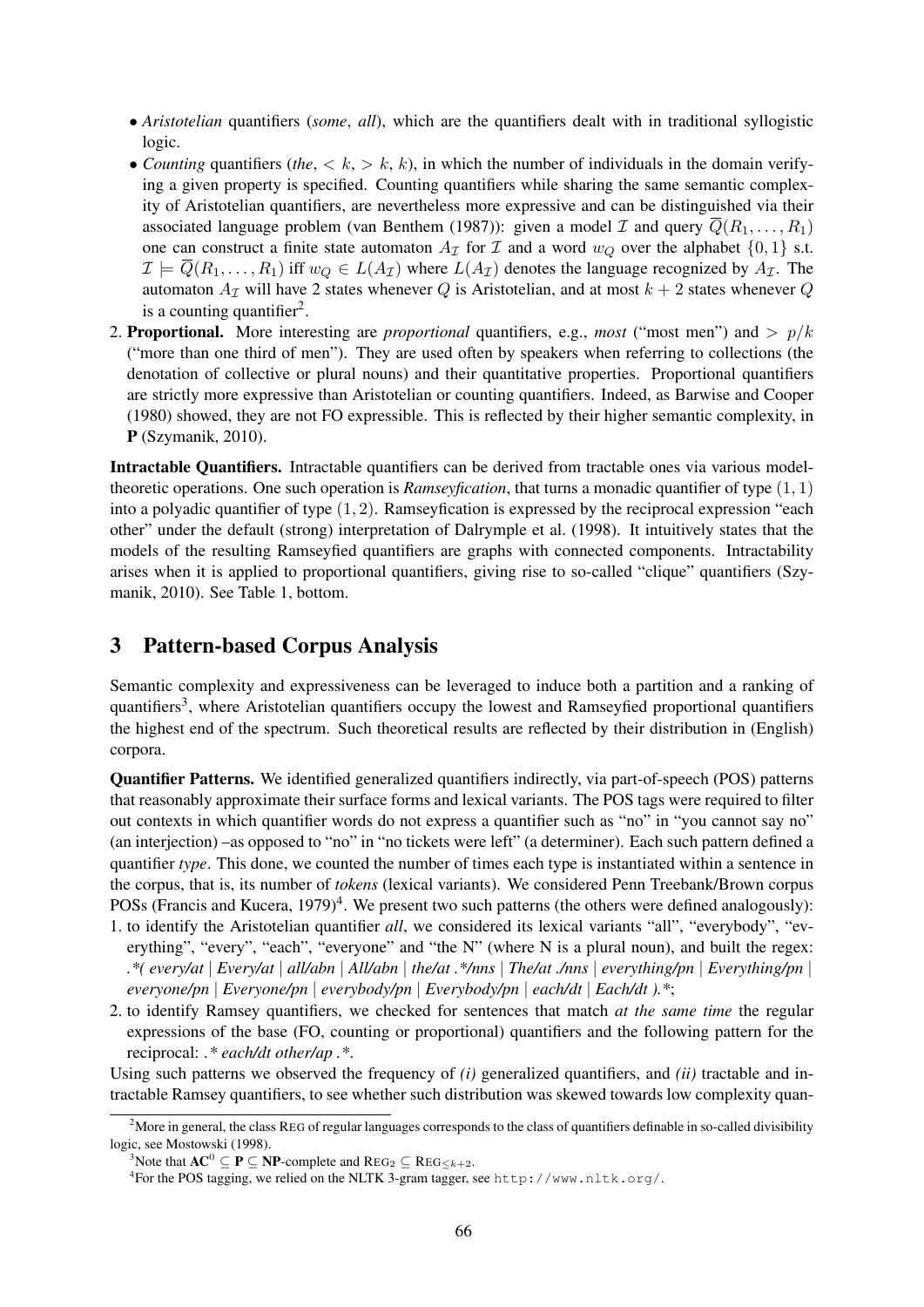tifiers in the former case, and towards tractable quantifiers in the latter case.

Corpora. To obtain sufficiently large, balanced and representative samples of contemporary English, we considered two corpora covering multiple domains and sentence types (declarative and interrogative). Specifically, we considered the well-known Brown corpus by Francis and Kucera (1979) (∼ 60,647 sentences and 1,014,312 word tokens). We also considered a sizeable sample of a large web corpus, the ukWaC corpus (∼ 280,001 sentences and 100,000,000 word tokens) from Baroni et al. (2009), built from a 2006-2007 crawl of the (complete) .uk domain.

Power Laws. Power laws, first discussed by Zipf (1935), relate the frequency of linguistic tokens to their rank, viz., to the ordering induced by their frequency. They typically predict that frequency is proportional to rank (modulo two real-valued parameters a and  $b^{-1}$ ), giving rise to non-normal, skewed distributions where the topmost (w.r.t. rank)  $20\%$  words in a corpus concentrate around 80% of the probability mass or frequency. They are widespread in natural language data (Baroni, 2009). More recent work (Newman, 2005) has shown that power laws can be variously modified and extended to cover wider spectra of natural language phenomena and rankings. One such possible extension is to consider, as we do in this paper, power laws relating the frequency of a quantifier Q to its semantic complexity rank:

**Definition 3.1** (Complexity Power Law). The power law between *quantifier frequency fr*(Q) and *quantifier complexity rank rk*(*Q*) is described by the equation:  $fr(Q) = a/rk(Q)^b$ , with  $a, b \in \mathbb{R}$ .

To approximate the distribution parameters  $a$  and  $b$  we ran (Newman, 2005) a least squares linear regression, since power laws are equivalent to linear models on the log-log scale<sup>5</sup>. We measured also the ensuing  $R^2$  coefficient, that captures how well the observations fit the inferred power law equation and that ranges from 0 (no fit) to 1 (perfect fit). To validate further our models we ran a  $\chi^2$  test (at  $p = 0.01$ significance) w.r.t. the uniform distribution as our null hypothesis.

Results and Interpretation. The distributions observed are summarized by Figure 1. The top left corner describes the contingency (raw frequency) tables used for the figures. The top right figures describe relative frequency by quantifier class. The bottom figures, by quantifier: the reader will find to the left the average and cumulative relative frequency plots, and to the right the log-log (power law) regressions.

As expected by the theory, Aristotelian and counting  $-AC^0$ — quantifiers occur more frequently than proportional —P— quantifiers, and (proportional) Ramsey —NP-hard— quantifiers. See Figure 1 (top right). This bias is statistically significant: their distribution significantly differs from uniform or random distributions, as  $p < 0.01$ .

Furthermore, when we consider separately the distribution of, on the one hand, base quantifiers, and on the other hand, Ramseyfied quantifiers, we can infer power laws skewed towards Aristotelian quantifiers and bounded Ramsey quantifiers: see Figure 1 (bottom). In both cases a high goodness-of-fit coefficient was obtained:  $R^2 = 0.94$  for base quantifiers and  $R^2 = 0.92$  for Ramseyfied quantifiers (mean distribution).

Finally Figure 1 (top left) shows that tractable quantifiers occur significantly more often than intractable quantifiers. Furthermore, the same observation applies to FO and proportional quantifiers visa-vis their Ramseyfications. Actually, Ramseyfications, whether tractable or intractable, appear to be ` in general rare ("sparse") in natural language data. We conjecture that this is due to an increase in expressiveness and complexity relatively to proportional and FO quantifiers, that cannot be easily captured through the techniques used to build Table 1, and merits further investigation.

The method described was relatively noisy (the POS tagger had an accuracy of around 80%) and not fully exhaustive (the patterns did not cover all quantifier surface forms). However, we believe that our datasets were large and representative enough, and our rule patterns adequate enough to derive reasonable approximations to the distribution of quantifiers in English.

<sup>5</sup>I.e.,  $y = a/x^b$  iff  $\log(y) = \log(a/x^b) = a - b \cdot \log(x)$ .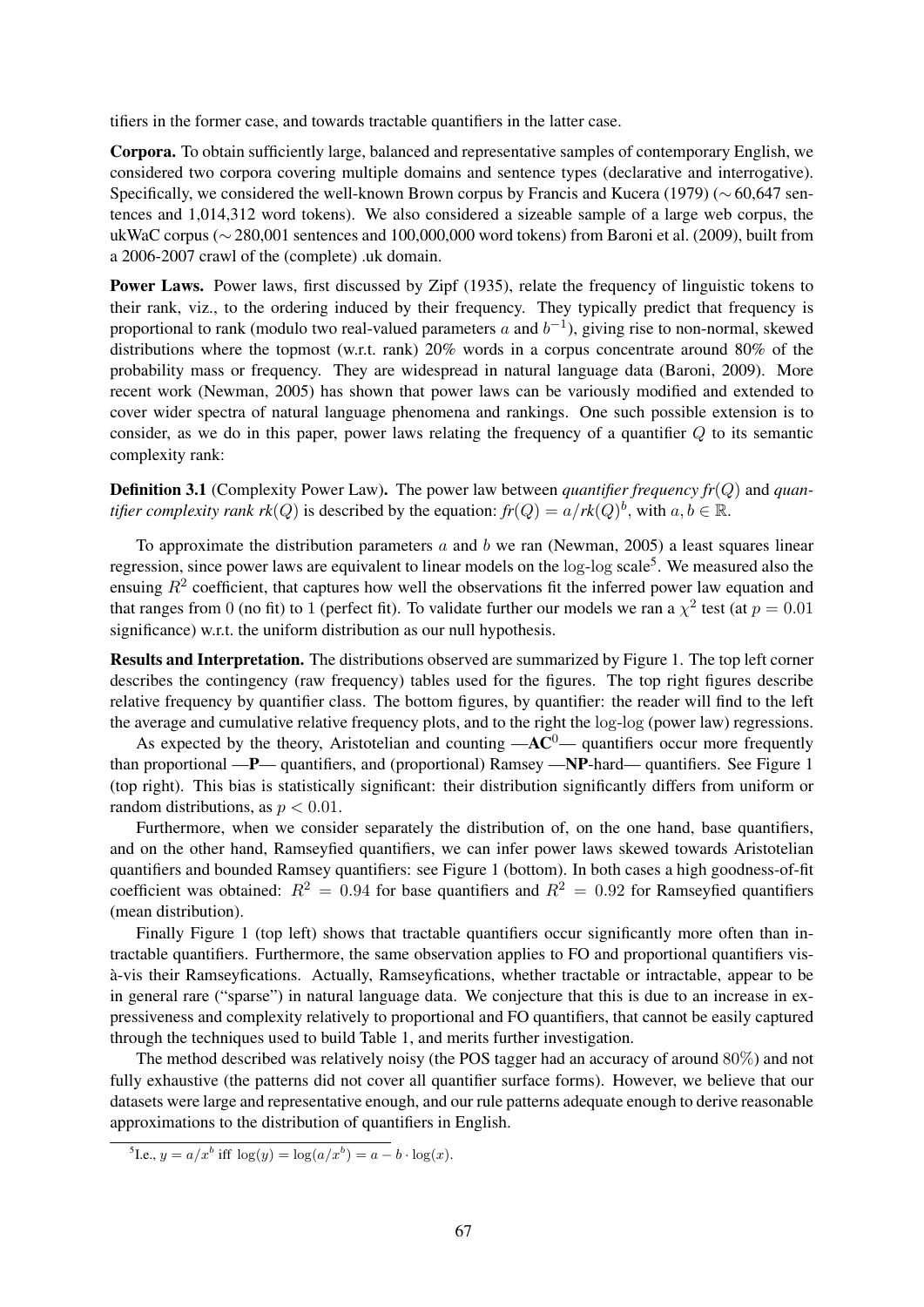

Figure 1: Top, left: Ramsey quantifier (raw) frequencies, and base quantifier (raw) frequencies. Top, right: Ramsey and base quantifier distribution by quantifier class. Bottom, left: Ramsey quantifier distribution and log-log power law regression. Bottom, right: Base quantifier distribution and log-log power law regression.

#### 4 Conclusions

We have studied the semantic complexity and corpora distribution of natural language quantifiers. The computationally easier quantifiers occur more frequently in everyday communication, i.e., their distributions satisfy power laws. Moreover, we have empirically shown—as suggested by Ristad (1993); Mostowski and Szymanik (2012)—that: although everyday English may contain computationally hard constructions, they are infrequent. These results, together with Thorne (2012), suggest that abstract computational properties of natural language expressions can be used to explain their distribution in corpora. Indeed, one of the linguistic reasons to expect power laws in natural language data is the *principle of least effort in communication*: speakers tend to minimize the communication effort by generating "simple" messages (Zipf, 1935).

As ongoing and further research, we envision several axes. Firstly, to refine our patterns to better cover the lexical variants of the quantifiers considered in this paper. Secondly, to consider much larger corpora. Thirdly, to refine our complexity analysis to explain the frequency gap induced by Ramseyfication. Finally, to run cross-language experiments to address the *equivalent complexity* question: does the complexity of quantification imply a distribution similar accross languages?